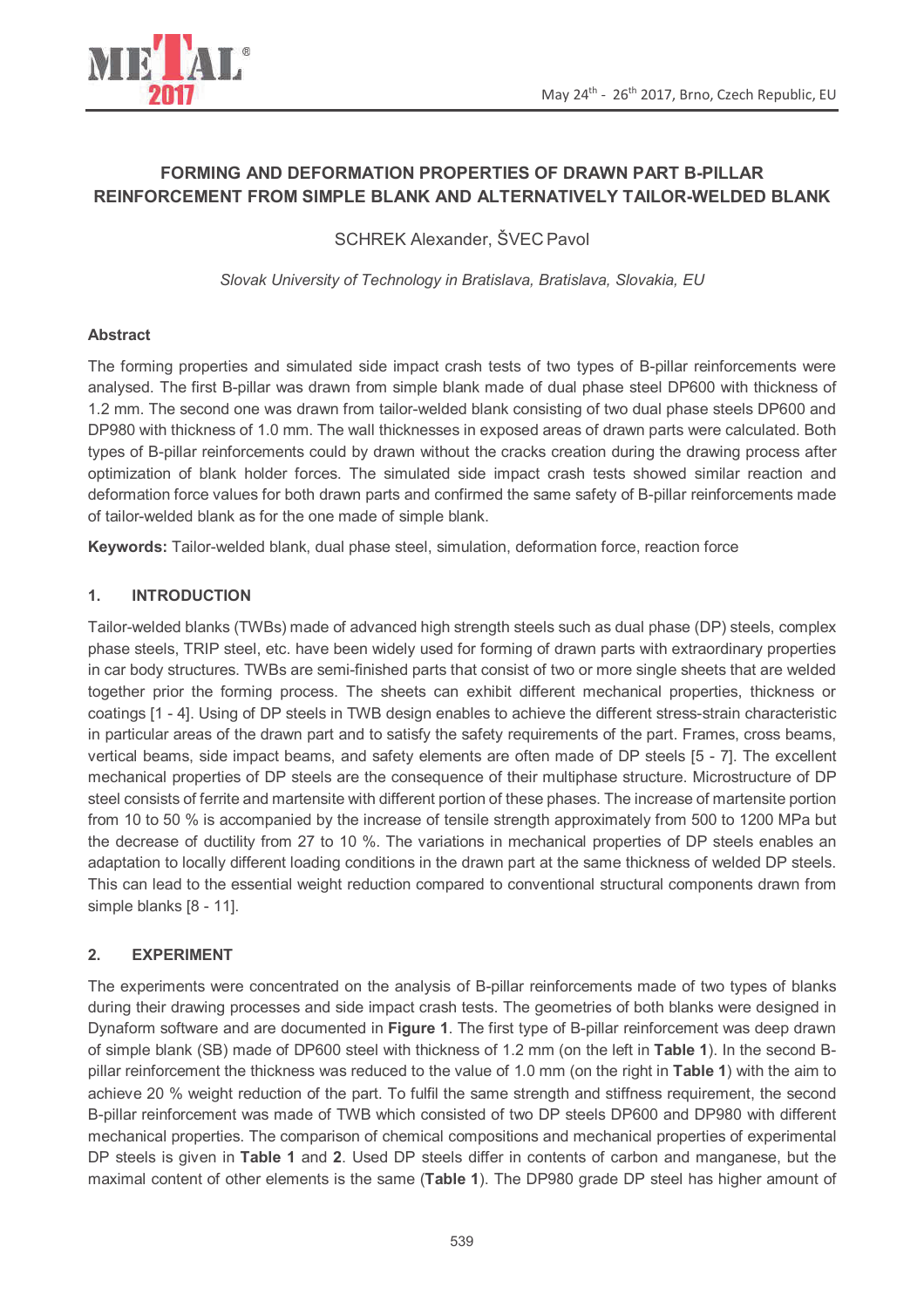



these elements which is the consequence of higher portion of martensite in its microstructure and higher strength but lower plasticity in comparison with DP600 grade DP steel (**Table 2**).

| Steel        | ◡            | $\sim$<br>ات | Mn                                        |      | $\check{ }$ | Al  |     |       | $\cap$ r +<br>Mo<br>اب | $Nb +$ |
|--------------|--------------|--------------|-------------------------------------------|------|-------------|-----|-----|-------|------------------------|--------|
| <b>DP600</b> | 0.17<br>∪. ⊢ | 0.8          | $\cap$<br>$\mathcal{L} \cdot \mathcal{L}$ | 0.08 | 0.015       | 2.0 | 0.2 | 0.005 | 1.U                    | 0.15   |
| <b>DP980</b> | 0.23         | 0.8          | 2.5                                       | 0.08 | 0.015       | 2.0 | 0.2 | 0.005 | л.<br>1.0              | 0.15   |

**Table 1** Maximal concentration of elements in DP steels (wt. %)

**Table 2** Mechanical properties of DP steels

| Steel        | Tensile strength (MPa) | Proof strength (MPa) | Elongation (%) |
|--------------|------------------------|----------------------|----------------|
| <b>DP600</b> | min. 600               | 340 - 420            | min. 20        |
| <b>DP980</b> | min. 980               | $600 - 750$          | min. 10        |

In TWBs the DP600 steel was used in outer boundaries and DP980 in the middle of the part, as can be seen in **Figure 1**. The location of the weld line was designed according to the simulation of drawing process. The location of exposed area with maximal wall reduction and the highest bending stress at the crash tests were also taken into considerations at designing of the TWBs.



**Figure 1** Geometry of SB (left) and TWB (right) used for drawing process

The CAD tool model for deep drawing simulations was designed using Dynaform software and is shown in **Figure 2**. It consists of drawing punch, blank, blank holder and drawing die and it created the base for simulations of forming process.



**Figure 2** CAD tool model used for simulation of drawing process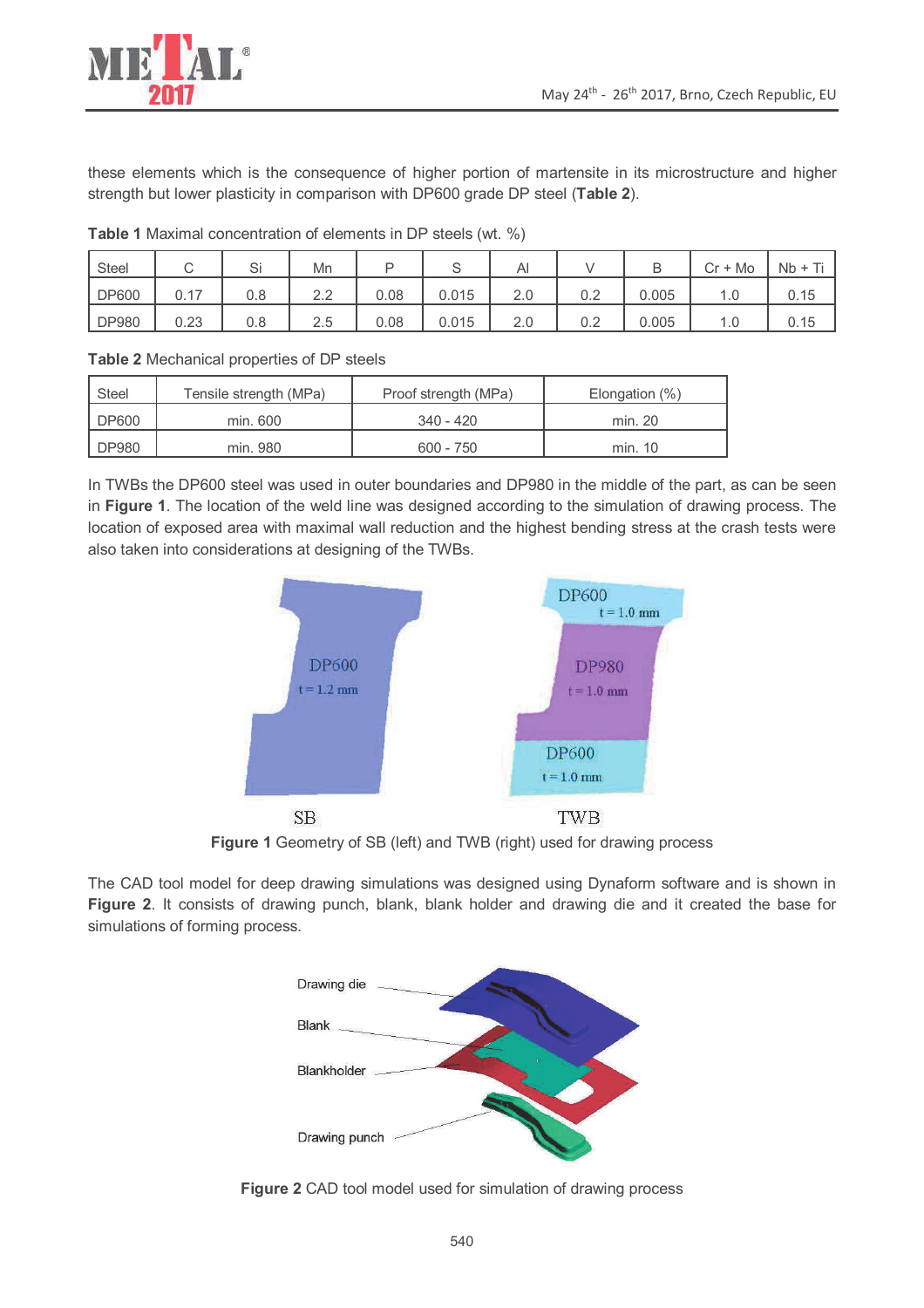

To obtain the stress-strain properties for simulation of forming properties of drawn parts, the tensile tests of DP600 and DP900 steel as well as the tensile tests of fibre laser welded joints of these two steel sheets were performed. The sample consisting of DP600 and DP980 steel after the tensile test is in **Figure 3**. The tensile tests of all samples confirmed that all laser welded joints achieved the strength of DP600 steel, because all samples broke outside the weld region in DP600 steel base material.





**Figure 3** Tensile sample consisting of DP600 and DP980 steel after the tensile test

**Figure 4** Simulation of drawing of B-pillar reinforcement from simple blank (SB): true strain distribution (see the figure) and wall thicknesses in exposed areas (see the adjacent table)

The results of drawing simulation of B-pillar reinforcement drawn from SB with concentration of true strains distribution is presented in **Figure 4**. The figure shows the positions of five maximal true strain values which are marked by lines in this figure. They are concentrated in exposed area of possible cracks propagations. The true strain values were used for calculations of the final wall thicknesses and these are given in adjacent table. The highest reduction of wall thickness calculated according to the final wall thickness of 1.0121 mm reached the value about 0.2 mm and is in the true strain position No. 1 in **Figure 4**. The negative true strain values in this figure present wall thickness increase. The maximal drawing force reached 918.8 kN and the optimised blankholder force was 250 kN during the simulation of the drawing process.

The results of drawing simulation of B-pillar reinforcement from TWB is in **Figure 5**. The positions of true strains in exposed area used for calculations of the wall thickness and maximal wall reductions can be seen in **Figure 5**. The highest reduction of wall thickness was about 0.12 mm (wall thickness of 0.8821 mm) in the position No. 1 in **Figure 5.** In spite of this reduction the cracks propagations weren't observed during the simulation of drawing process. The maximal drawing force reached 1036.5 kN and the blankholder force was 180 kN during the simulation of the process. The wall thickness reduction was smaller, but the drawing force was higher in comparison with SB drawing experiment.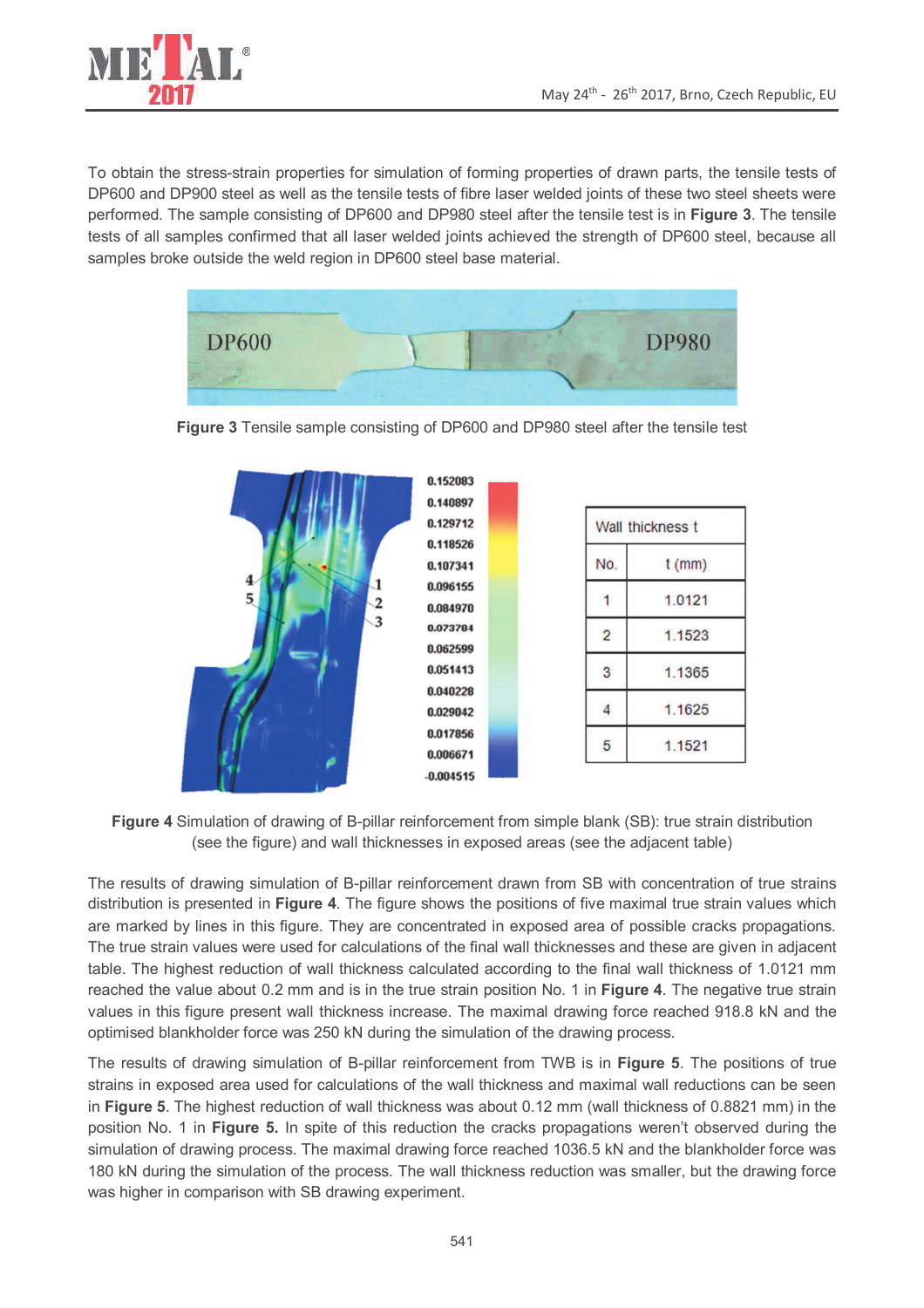



**Figure 5** Simulation of drawing of B-pillar reinforcement from TWB: true strain distribution (see the figure) and wall thicknesses in exposed areas (see the adjacent table)

### **3. SIDE IMPACT CRASH TEST SIMULATION OF DRAWN PARTS**

To analyse the deformation of B-pillar reinforcement made of both SB and TWB the side impact crash tests of a car were simulated in Dynaform software. The position of B-pillar reinforcement was defined with anchoring at upper and lower edge of B-pillar marked by red colour in **Figure 5**.



SB at the time of 0.002 s

SB at the time of 0.020 s

TWB at the time of 0,002 s

TWB at the time of 0.020 s

**Figure 6** The deformations during the side impact crash test simulation of drawn parts made of SB and TWB at chosen time intervals

The modelled velocity of deformation solid at crash tests was always 27 km.h-1. The deformations of both drawn parts at the same time intervals 0.002 and 0.020 s are presented in this figure. The values of reaction forces in anchored places were evaluated during the tests. The maximal value of reaction force in case of SB made of DP600 steel was 62.8 kN. The maximal value of reaction force in case of TWB made of DP600 and DP980 steel was 61.5 kN. The progress of reaction forces in the same time intervals for both types of blanks are compared in **Figure 7** and their differences are shown in **Figure 8**. The progresses of both reaction forces were almost the same at identical conditions such as velocity, geometry, and stiffness of deformation solid. The maximal differences in reaction forces were below 5.2 kN. According to these results, stiffness and strength of both types of drawn parts are comparable.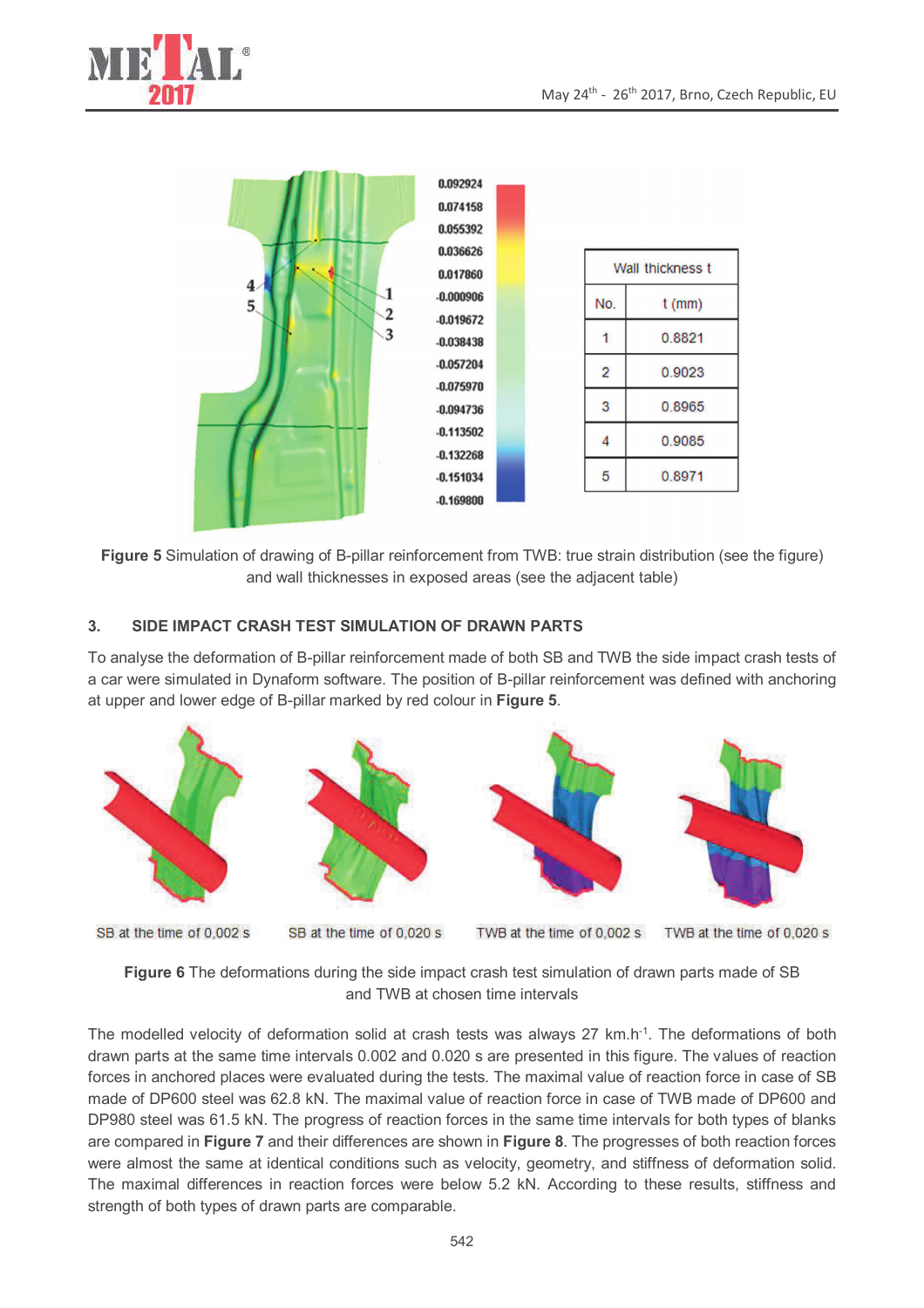



**Figure 7** Progress of reaction and deformation forces during the side impact crash test simulation of drawn parts made of SB and TWB



**Figure 8** Differences between the reaction forces on drawn parts made of SB and TWB

# **4. CONCLUSIONS**

The analysis of the formability of both simple blank made of DP600 steel and TWBs consisted of DP600 and DP980 steel was made using Dynaform software. The analysis showed the possibility to produce the B-pillar reinforcement from TWBs with reduced thickness, higher strength and lower formability after the optimising of blankholder forces. Although the drawing of TWB was joined with the reduction of wall thickness, the simulation of drawing process didn't show the cracks propagation in the drawn part.

The deformation properties of drawn parts simulated using side impact crash tests showed comparable properties of drawn parts made of simple blank and TWB when using DP980 steel in the area of highest bending moment and decreasing of TWB thickness. The values of reaction forces in anchored places of drawn parts reached only small difference between both types of drawn parts. The simulation confirmed the